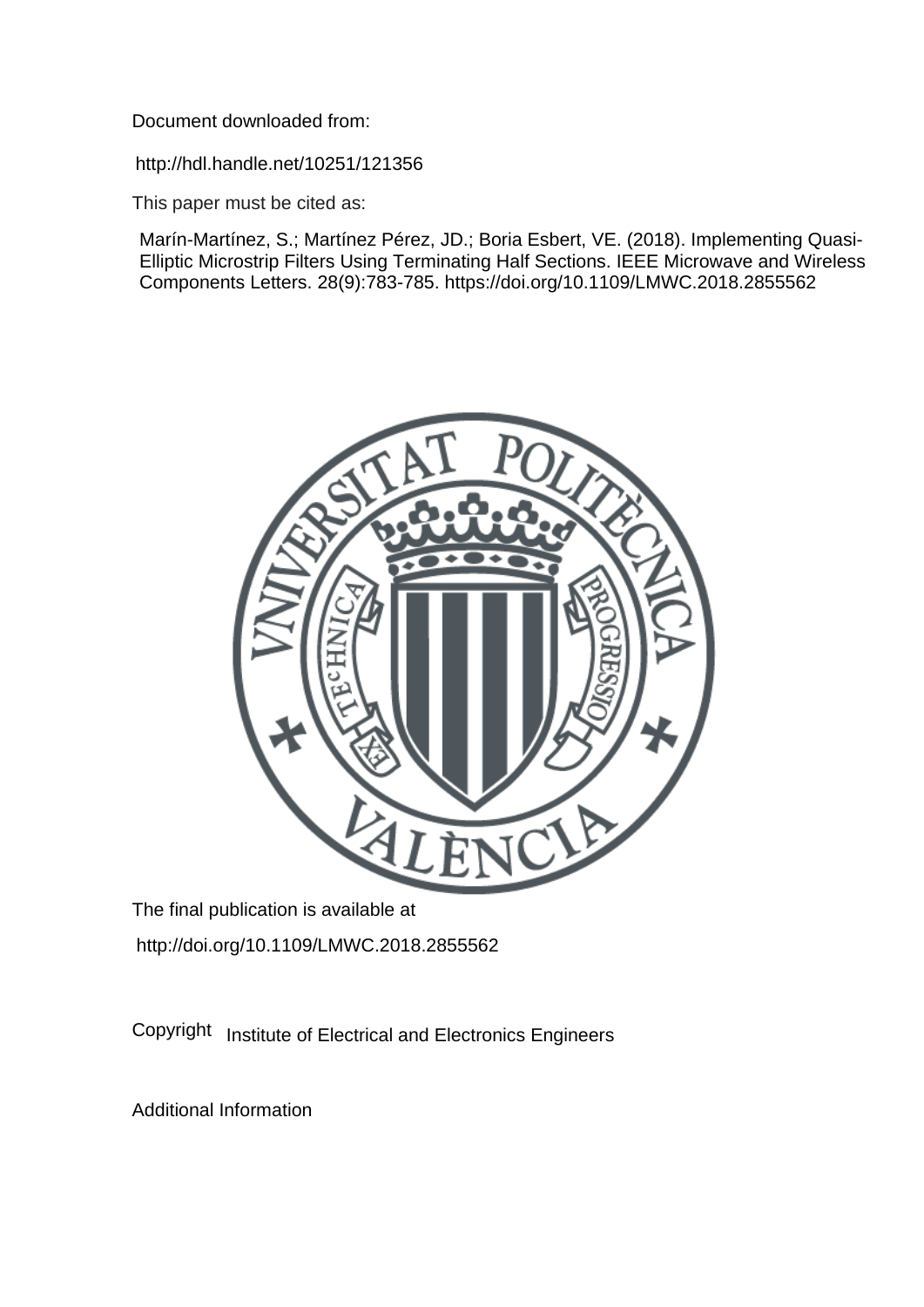# Implementing Quasi-Elliptic Microstrip Filters Using Terminating Half Sections

Sandra Marín[,](https://orcid.org/0000-0002-7119-3714) Jorge D. Martínez<sup>®</sup>, *Member, IEEE*, and Vicente E. Boria<sup>®</sup>, *Fellow, IEEE* 

*Abstract***— This letter presents a technique for the introduction of transmission zeros (TZs) using half section matched terminations for implementing high selectivity filters in planar technology. The proposed technique does not require any cross coupling between nonadjacent resonators or multiple signal paths, and it can be easily incorporated on any planar filter using lumped, quasi-lumped, and/or distributed elements depending on the desired response. Two different bandpass filter topologies are employed for applying the proposed technique. Both prototypes are designed, manufactured, and measured. The measured results show that the TZs can be independently located very close to the passband edges, without degrading the original filter response.**

*Index Terms***— Lumped elements, quasi-elliptic filter, transmission zeros (TZs).**

## I. INTRODUCTION

**FILTERS** with elliptic or quasi-elliptic response are of great interest for obtaining higher selectivity with minimum filter order and more compact size. Thus, the introduction of transmission zeros (TZs) at the upper and lower stopband enables to improve rejection close to the passband, while keeping an acceptable level of out-of-band attenuation.

Several techniques for implementing elliptic and quasielliptic filters have been presented in the literature. While cross couplings between nonadjacent resonators are broadly used for the insertion of attenuation poles at finite frequencies [1], [2], other extended approaches are based on topologies having several signal paths connecting the filter source and load [3], [4]. Furthermore, extracted-pole synthesis techniques [5] can also be applied in complex conjugate symmetrical networks, and more recently alternate circuits based on a distributed implementation of the elliptic filter prototype have been proposed [6].

This letter presents a simple and general approach for the introduction of two independently adjustable TZs at both sides of the filter passband. The main advantage of the proposed technique is that it can be applied to any filter implementation, disregarding the filter order, topology, and resonator employed. The approach is based on the introduction of lowpass (LP) and high-pass (HP) terminating half-section cells

Manuscript received April 30, 2018; accepted June 27, 2018. This work was supported by the Spanish Ministry of Economy, Industry and Competitiveness under Grant TEC2013-48036-C3-3-R and Grant TEC2016-75934-C4-1-R. *(Corresponding author: Jorge D. Martínez.)*

S. Marín and V. E. Boria are with iTEAM, Universitat Politècnica de València, E-46022 Valencia, Spain.

J. D. Martínez is with I3M, Universitat Politècnica de València, E-46022 Valencia, Spain (e-mail: jdmartinez@eln.upv.es).

Color versions of one or more of the figures in this paper are available online at http://ieeexplore.ieee.org.

Digital Object Identifier 10.1109/LMWC.2018.2855562

at the filter input and output ports. These sections can be implemented using lumped, quasi-lumped, and/or distributed elements depending on the filter specifications.

This technique was already demonstrated for implementing bandpass filters with ultrawide stopband [7]. However, in that case, the TZs were not located very close to the passband edges, as required in a highly selective response. Therefore, two different filter prototypes with quasi-elliptic transfer functions have been designed, manufactured, and measured based on conventional bandpass filter structures without any intrinsic TZ. The proposed structures show that a pair of TZs can be located very close to each filter passband with negligible disturbance of the original filter response. The measured results present an excellent agreement with the simulations, and the proposed approach can be used for enhancing the selectivity of any filter topology and implementation in planar or integrated technology.

## II. TERMINATING HALF SECTIONS

## *A. Ideal Lumped-Element Model*

The circuit model of the proposed terminating network, based on a series reactance connected to a shunt resonator, was already developed in [7] for the LP section. The HP section can be easily derived following the same considerations, but changing the reactive element employed. The lumped-element model, design equations, and ideal response are summarized in Fig. 1.

Basically, these sections can introduce an adjustable TZ at the upper (i.e., LP section, series inductor *L*) or lower (i.e., HP section, series capacitor *C*) stopband of the filter, while providing a good matching at the center frequency *f*0.

As can be easily recognized from the previous expressions, the nearness between  $f_0$  and  $f_{TZ}$  has a great impact on the shunt-resonator element values. This effect is graphically represented in Fig. 2 by obtaining the resonator element values for  $f_0 = 4$  GHz,  $Z_F = 35 \Omega$ , and  $Z_P = 50 \Omega$  at different TZ locations.

For very selective filters, where the ratio  $f_{\text{TZ}}/f_0 \rightarrow 1$ , the inductive part of the resonator  $(L_1 \text{ and } L_2)$  becomes higher and the capacitive part  $(C_1$  and  $C_2$ ) becomes lower. In this case, the very high inductance values for *L*<sup>1</sup> and *L*<sup>2</sup> will prevent from using lumped inductors, which would require a high *Q*-factor value and a self-resonant frequency far enough from the filter passband. A distributed implementation in microstrip technology could also be considered by means of quasi-lumped elements or distributed resonators

1531-1309 © 2018 IEEE. Personal use is permitted, but republication/redistribution requires IEEE permission. See http://www.ieee.org/publications\_standards/publications/rights/index.html for more information.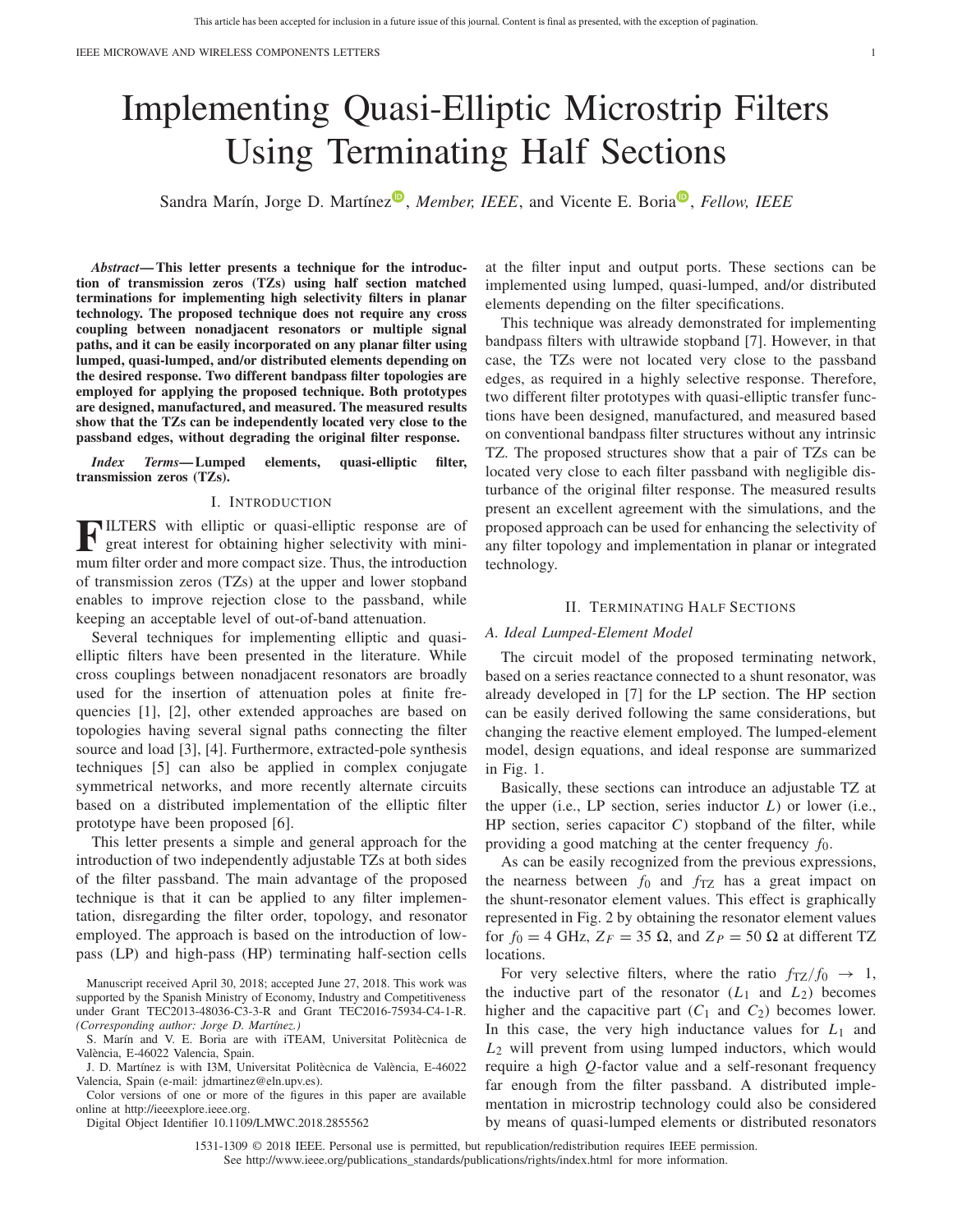2 **IEEE MICROWAVE AND WIRELESS COMPONENTS LETTERS** 

 $Z_P Z_F$  $L_2 =$  $\overline{\omega_{TZ}^2C_1}$  $\omega_{TZ}^2C_2$ (dB) (dB)  $-10$  $-20$  $-20$ o-Parameters ( Parameters  $-30$  $-40$  $-50$  $-60$  $\overline{S}_1$ S  $-70$ ώ ώ  $-80$  $3.5$  $\overline{4.5}$ Frequency (GHz) Frequency (GHz)  $(a)$  $(b)$ 

Fig. 1. Circuit schematics, equations, and responses of the ideal terminating half sections. (a) LP section and its S-parameters response for  $f_{\text{TZ}} = 4.5 \text{ GHz}$ ,  $f_0 = 4$  GHz,  $Z_F = 35 \Omega$ , and  $Z_P = 50 \Omega$ .  $L = 0.9$  nH,  $C_1 = 0.1$  pF, and  $L_1 = 11$  nH. (b) HP section and its S-parameters response for  $f_{\text{TZ}} = 3.5 \text{ GHz}, f_0 = 4 \text{ GHz}, Z_F = 35 \Omega, \text{ and } Z_P = 50 \Omega. C = 1.7 \text{ pF},$  $C_2 = 0.16$  pF, and  $L_2 = 13$  nH.



Fig. 2. Variation of  $C_1$ ,  $L_1$ ,  $C_2$ , and  $L_2$  versus  $f_{TZ}/f_0$  ratio for  $f_0 = 4$  GHz,  $Z_F = 35 \Omega$ , and  $Z_P = 50 \Omega$ .



Fig. 3. Schematic synthesis and proposed equivalent circuit of the resonator of the terminating half sections for their practical implementation.

(e.g., open-ended  $\lambda/4$  transmission line), nevertheless the required characteristic impedance would be totally unrealizable.

# *B. Practical Implementation With Inverters and Distributed Resonators*

Thus, the equivalent scheme shown in Fig. 3 is proposed for implementing the series resonator by using an admittance inverter coupled to a parallel resonant circuit.

By equating the input impedance of both circuits, the next relationship can be obtained

$$
J^2 = \frac{C_{\text{eq}}}{L} = \frac{C}{L_{\text{eq}}}.
$$
 (1)

As can be seen, a new degree of freedom is introduced by the admittance inverter. Given any resonator centered at  $f_{\text{TZ}}$ , a proper *J* -inverter can be found.

A parallel resonator can be implemented using a shortcircuited transmission line of length  $\lambda/4$  and characteristic impedance  $Z_0$ , where its equivalent capacitance and inductance are

$$
C_{\text{eq}} = \frac{\pi}{4\omega_0 Z_0} \quad L_{\text{eq}} = \frac{4Z_0}{\pi \omega_0}.
$$
 (2)



Fig. 4. Configuration of the filter with two TZs, one on each side of the passband.

So, in this case, the admittance inverter constant can be computed as

$$
J = \sqrt{\frac{\pi}{4Z_0\omega_0 L}} = \sqrt{\frac{\pi \omega_0 C}{4Z_0}}.
$$
 (3)

Therefore, the use of an admittance inverter enables us to reach feasible element values for the equivalent resonator modeled by a parallel *LC* circuit. Thereby, the cells can be easily implemented at microwave frequencies using both lumped and distributed elements.

## III. DESIGN AND IMPLEMENTATION

## *A. Parallel-Coupled Microstrip Bandpass Filter With Pseudoelliptic Response*

To demonstrate the technique for designing high selective filters using the proposed terminations, the same filter proposed in [8] is considered. However, now the TZs are added symmetrically and closer to the passband, one on each side. Hence, both terminating sections (i.e., HP and LP) are needed. The configuration adopted is shown in Fig. 4.

The filter structure keeps unmodified, and the cascaded connection with the two terminating sections is simply made. The frequencies of the TZs are set symmetrically at 430 MHz away from *f*0. Applying the equations of Fig. 1 for  $Z_P = 50 \Omega$ ,  $Z_F = 35 \Omega$ ,  $f_0 = 4 \text{ GHz}$ ,  $f_{\text{TZ1}} = 3.57 \text{ GHz}$ , and  $f_{TZ2} = 4.43$  GHz, the synthesis values of Table I are calculated. The technological realization is based on a hybrid solution of lumped and distributed elements. Thus, the series elements of the TZs networks (*L* and *C*) are implemented by lumped elements, whereas the elements of the parallel branch (i.e., resonators  $L_1$ ,  $C_1$ ,  $L_2$ , and  $C_2$ ) are implemented using the proposed equivalent network based on inverters and distributed resonators of length  $\lambda/4$ . In this manner, the needed parameters for its implementation appear in Table I. As the required coupling values,  $J_{TZ1}$  and  $J_{TZ2}$ , are reasonably high, lumped elements  $(C_{TZ1}$  and  $C_{TZ2}$ ) have also been used to achieve them.

The simulation results of the pseudoelliptic filter are compared with the response of the bandpass filter without TZs in Fig. 5(a). These results allow us to verify that the introduction of TZs using the method described in this letter significantly improves the out-of-band performance in terms of rejection and selectivity, without disturbing the in-band response of the original filter without TZs. Thus, insertion losses at midband frequency are about 3 dB, while the matching worsens slightly within the passband with a minimum value of 17.5 dB. Lastly, the TZs are correctly located achieving a rejection of 54.1 dB at 3.57 GHz and 52.3 dB at